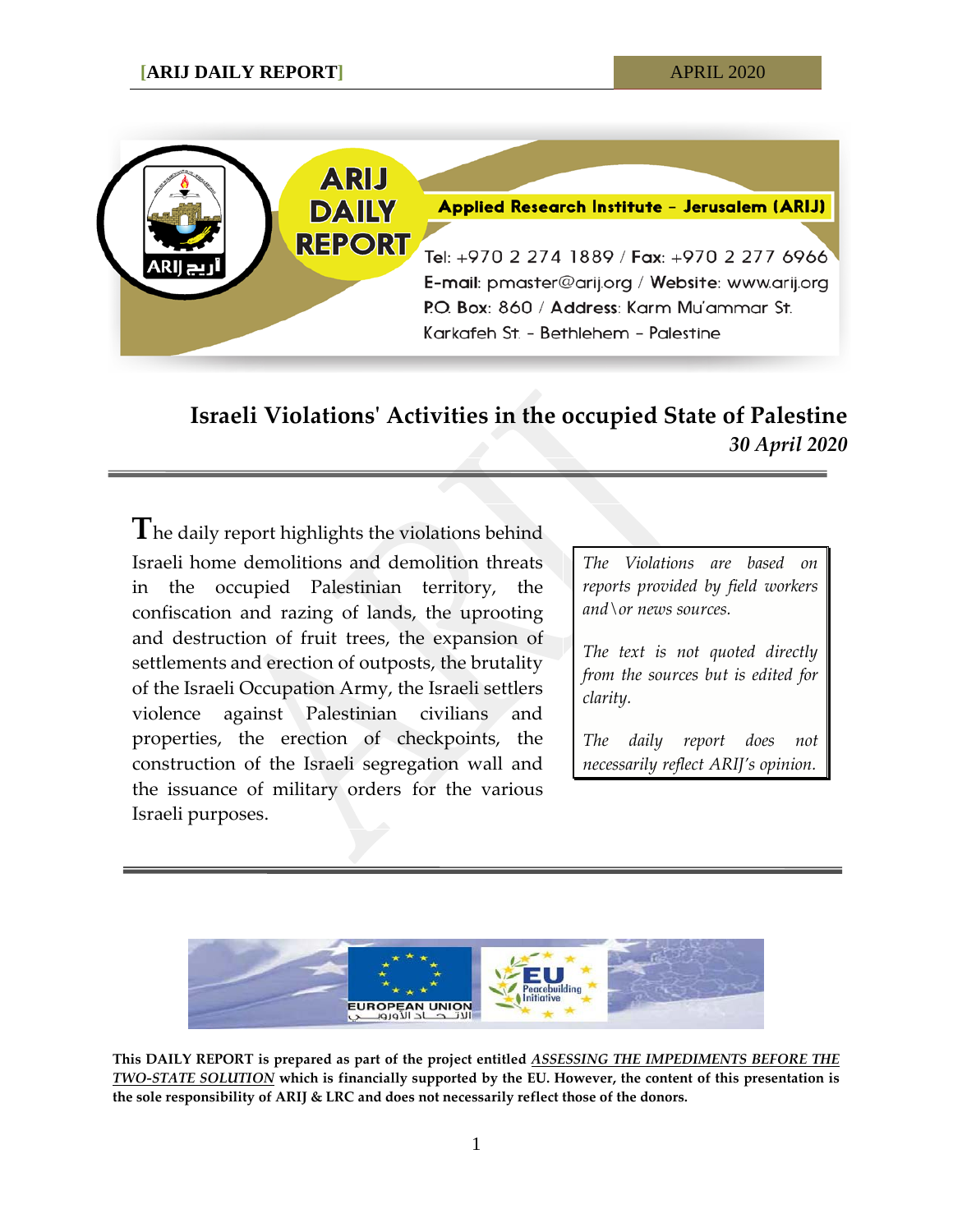## **Violations of the Israeli occupation Army**

- Israeli Occupation Army (IOA) detained 40 Palestinian residents, since the beginning of the holy month of Ramadan. The IOA have exposed lives of Palestinian prisoners to danger, by continuing to detain them under the spread of the coronavirus, across Israel and the occupied Palestinian territories. Among those detained during the holy month of Ramadan, were 6 Palestinian teens from occupied East Jerusalem. In addition, Israeli authorities in east Jerusalem summoned the wife of late Palestinian, Misbah Abu Esbaih and took her to the Maskoubiya interrogation center", the center's spokesperson maintained. (IMEMC 30 April 2020)
- The Israeli occupation Army (IOA) detained three young men after ransacking their homes in Shuweika suburb in northern Tulkarem. The detainees were identified as Ameer Abu Haish and two brothers from the family of as-Saleem. (PALINFO 30 April 2020)
- In Bethlehem, the Israeli occupation Army (IOA) detained 34-year-old Sufyan Ajjaj after searching his home in Jabel al-Mawaleh area. The IOF also stormed other areas of Bethlehem, without making arrests. (PALINFO 30 April 2020)
- Violent clashes broke out between Palestinian youths and Israeli occupation Army (IOA) near the separation fence in the west of Zeita town in northern Tulkarem. During the events, the IOA showered the youths with a volley of tear gas grenades and embarked on closing off some gaps in the fence. (PALINFO 30 April 2020)
- Israeli occupation Army (IOA) detained three Palestinian youths after severely beating them in the Old City of Jerusalem. Right before Iftar (the time Muslims break their long-day fast during Ramadan) the IOA stormed Aqabat al-Khaldiya neighborhood in the Old City and detained three Palestinian youths. The three detainees suffered wounds as they were violently beaten by the IOA before they were dragged out of the area. (PALINFO 30 April 2020)